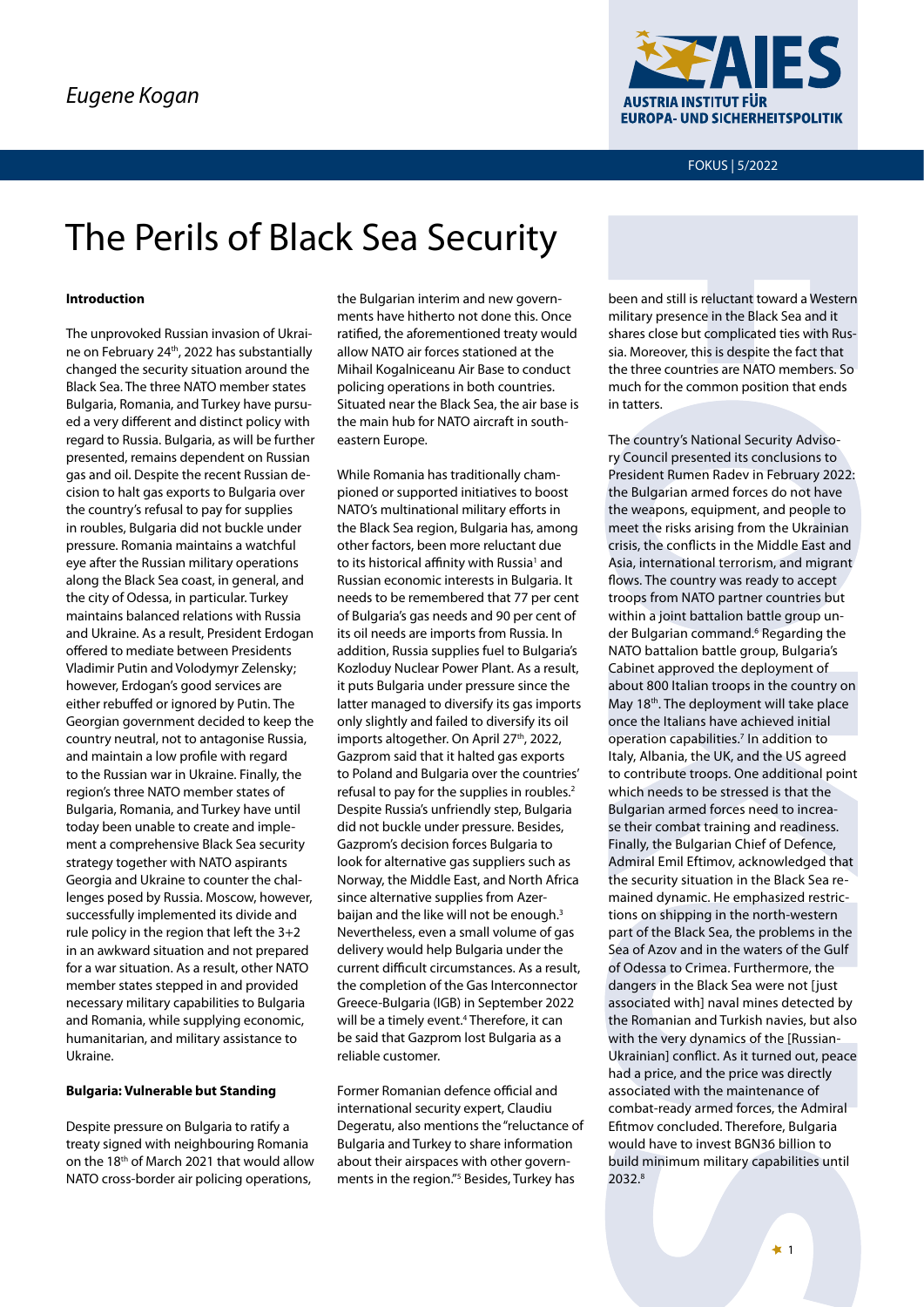

# FOKUS | 5/2022

#### **Georgia: Indecisive and Unprepared**

The country's political leadership is trying to maintain a good rapport with NATO. However, at the same time, it is doing its utmost not to irritate President Vladimir Putin's administration. This balancing act shows the indecisiveness and inability to reach the right decision. There is a lack of understanding within the Georgian Dream-led coalition government, namely that if Moscow achieves its goals in Ukraine, the next target will be Georgia, where the Kremlin has some unfinished business since the end of the August 2008 war.

Despite improvements to its land forces, Georgia lacks well-trained reserve, air, and naval forces to complement the land forces and the National Guard in a war situation.

The country's Coast Guard is not equipped for a military conflict or war since that is not its mission, and mechanisms for ensuring coastal protection can be easily overrun or blockaded by Russia. As a result, Georgia remains vulnerable to a Russian naval attack. Whether or not a well-equipped and trained naval force is possible is not yet clear. Such a programme would be expensive for a small country like Georgia, and for now, it is uncertain if the UK or the US will provide financial support. In addition, it lacks a sufficient number of air-defence systems that can withstand attacks from the Russian air force.<sup>9</sup> Finally, Georgia remains vulnerable to Russian cyber- attacks, even though it has experienced Russian cyber-attacks in the past.

In other words, Georgia is not militarily prepared for a potential Russian offensive and the Kremlin knows that it can bully Georgia and continue the unobstructed borderisation process along the administrative boundary line (ABL) between Georgia proper and the [Russian] occupied region of South Ossetia.

#### **Romania: Staunch NATO Ally**

The Romanian National Defence Strategy for 2020-2024, signed by President Klaus Iohannis in June 2020 and approved by

the Parliament the same month, defined Moscow as an "aggressive" threat. The proposed Defence Strategy stated that Russia had contributed to "the deterioration of regional stability with its "offensive positions and aggression in the last years." It added that Moscow had strengthened "offensive military capabilities in the Black Sea" and had created a system capable of "restricting access" to the Black Sea in order to "counterbalance" the development of NATO capabilities on the Alliance's eastern border. As expected, the Kremlin flatly rejected these accusations, and claimed that the new strategy presented by Romania would be used to intensify the military presence of the US and NATO in the Black Sea.

Furthermore, Foreign Ministry Spokesperson Maria Zakharova stated: "Bucharest, instead of acting as a provider of stability, contributes to further increasing tensions and distrust in the region."10 Foreign Minister Bogdan Aurescu explained that "Romania does not believe that Russia is a hostile state, rather that it is simply drawing attention to the aggressive actions it has undertaken in recent years, some of which have violated international law."11 Aurescu's assertion is dismissed by Moscow.

Following the approval of the Defence Strategy by the Parliament, the country's Ministry of National Defence (MApN) decided to boost the military intelligence, surveillance, and reconnaissance (ISR) capabilities by acquiring new UAVs, ensuring the country's armed forces can efficiently monitor Romanian borders.<sup>12</sup>

The British company U-TacS and the Romanian company Aerostar signed a cooperative agreement to start production of the Watchkeeper UAVs in July 2021.<sup>13</sup> In addition, Israel Aerospace Industries (IAI) and IAR-Brasov have signed a cooperation agreement to manufacture IAI's Tactical Heron UAV in Brasov in October 2021.<sup>14</sup> Besides acquisitions of UAVs, 500 French troops as part of the NATO Response Force arrived in Romania between February 28<sup>th</sup> and March 1st, 2022, to reinforce NATO's defensive posture in the eastern part of the Alliance. They were augmented by 300

Belgian troops. Further, three German Air Force Eurofighter aircraft were integrated into the Italian Air Force contingent in Romania. Finally, two F-35 fighters belonging to the US Air Forces Europe and Africa (USAFE) were deployed and the US has also started the transfer of 1,000 troops from Germany to Romania in February 202215 as ordered by US President Joe Biden, to deter any possible Russian aggression against Romania. Finally, President Iohannis stated that it was necessary to increase the current defence budget from 2 per cent of GDP to 2.5 per cent. Further, Iohannis added that it was necessary to achieve the energy independence of Romania, mainly through the development of renewable and civilian nuclear energy.<sup>16</sup>

#### **Russia: Aggressive but Unsuccessful**

To harass Romania in particular, Russian aircraft have increased their patrol over the Black Sea, some of them periodically violating Romanian airspace. Back in July 2018, then Defence Minister, Mihai Fifor, acknowledged that Russian incursions in Romanian airspace have increased.<sup>17</sup> Since then, the overall situation regarding Russian aircraft incursions into Romanian airspace has not changed for the better.

For instance, RAF Typhoons on the NATO Enhanced Air Policing mission scrambled in August 2021 as a Russian aircraft was detected entering the Bucharest Flight Information Region and heading towards Romanian territorial airspace. As with many Russian military sorties, the aircraft had not filed a flight plan and was not speaking with Romanian Air Traffic Control, thereby causing a flight safety hazard to all air users.<sup>18</sup> In addition, in April 2022, NATO fighter aircrafts scrambled four times in the last 20 days from the Mihail Kogalniceanu Air Base to intercept Russian fighters that took off from Crimea, flying towards NATO territory along the Black Sea coast. Each time, the Russian fighters turned away without incident, but the flights represent a growing threat to the alliance.<sup>19</sup>

The overall Russian goal in the Black Sea is to sow distrust between NATO allies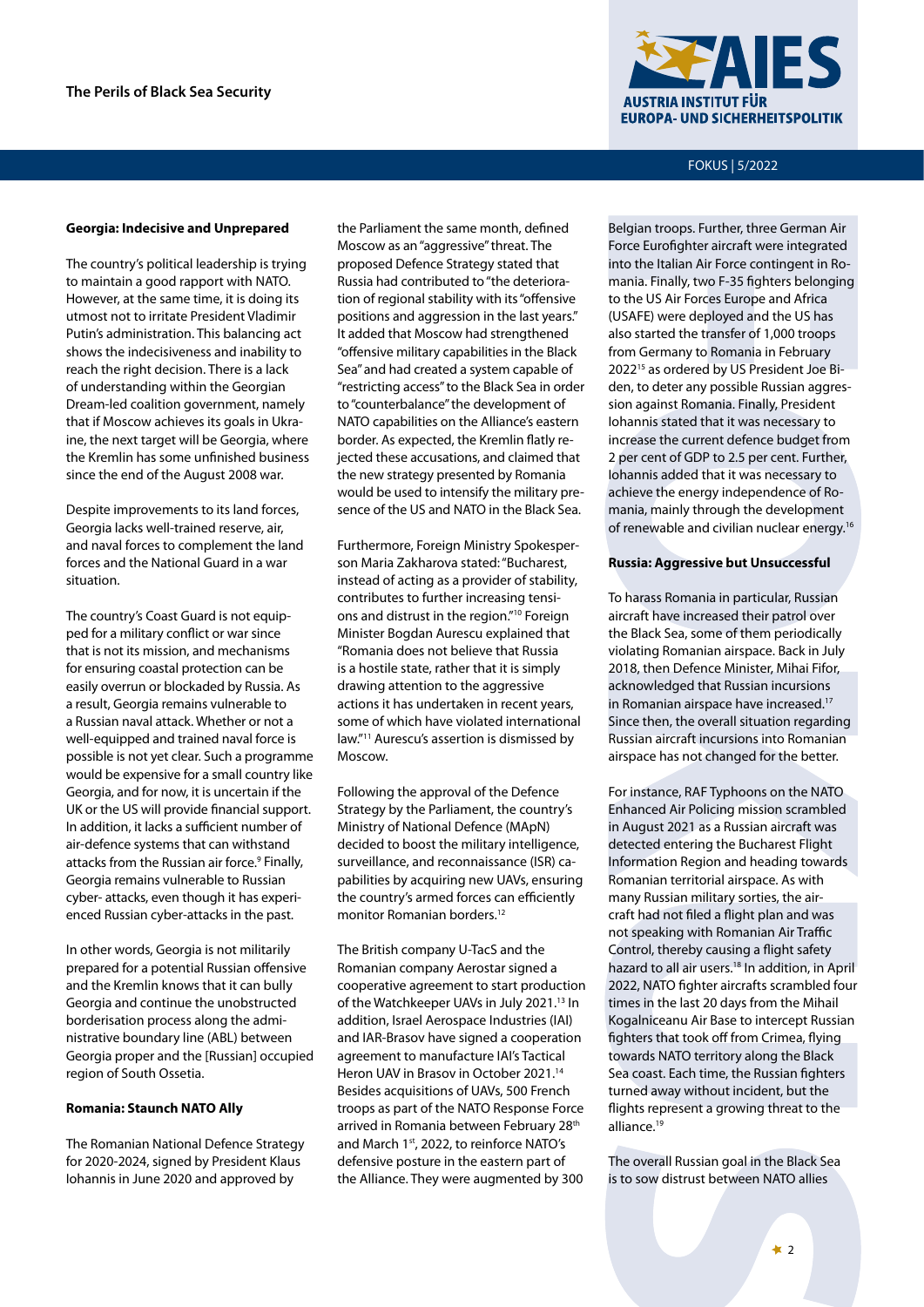

FOKUS | 5/2022

Bulgaria, Romania, and Turkey, isolate and subject Georgia to its will and destabilise Ukraine by taking advantage of the lack of a strategic and comprehensive day-to-day NATO presence and strategy.

To reinforce its goals in the Black Sea, Russia's Southern Military District announced in January 2022 that the country's Black Sea Fleet would hold major drills in "the waters of the seas adjacent to the Russian territory, as well as operationally important areas of the World Ocean."

Military experts have warned that the Black Sea Fleet's warships and submarines could play a significant role in a potential Ukrainian conflict, threatening the country's coastal cities (most likely Berdyansk, Mariupol, and Odessa) and military infrastructure with missile strikes as well as the use of cyber and electronic warfare systems.20 Fortunately for Ukraine, Russia failed in its naval mission while Ukraine, using its anti-ship cruise missile Neptun, sank the Russian cruiser Moskva that undoubtedly boosted the morale and spirit of the Ukrainian nation and also showed that the underdog Ukraine can use successfully its home-manufactured missiles.<sup>21</sup> Since that episode, the Russian fleet has kept a distance from the Ukrainian coast.

## **Turkey: Maintaining a Neutrality Stand**

Even though President Erdogan offered to mediate in a standoff between the Russian and Ukrainian Presidents, Vladimir Putin and Volodymyr Zelensky, in January 2022, Putin was disinclined to accept the offer. Erdogan said that the "conflict in the east of Ukraine should be resolved on the basis of Ukraine's territorial integrity and rejected Russia's illegal occupation of Crimea"<sup>22</sup> – made him an unlikely mediator in the Kremlin's eyes.

Erdogan did his utmost to maintain a balancing act between the obligation of Turkey to NATO as a reliable ally and his friendly relations with the conflicting sides. However, such a balancing act is untenable since Erdogan is not willing to make a decision, and ultimately, he will steer Turkey into a position of neutrality. That was

and still is Putin's aim, to keep Erdogan's Turkey a neutral actor around the Black Sea region in the case of a Russian invasion of Ukraine.

Four days after Russia invaded Ukraine, Turkey has closed off the Bosporus and the Dardanelles Straits to warships from any country whether or not they border the Black Sea. The closure of the straits will still, however, allow warships through if they are returning to a home base in the Black Sea. This would include Russian ships in the country's Black Sea Fleet.<sup>23</sup> At the same time, Turkey did not close its airspace to Russian military and commercial aircraft. The only exclusion was the closure of Turkey's airspace to the Russian fighter aircraft bound for Syria.

Finally, Turkey did not join the Western economic sanctions imposed on Russia. And indeed, energy security needs to be brought into the equation. Turkey, despite previous claims of becoming a major gas hub, remains dependent on Russian gas deliveries and the latter can turn off the gas tap at any to Russia convenient moment. Azerbaijan, as Turkey's ally, is unable to substitute gas deliveries from Russia to Turkey since it lacks capacity. Turkey's newly found gas resources in the Black Sea requires explorations and financial investments. Due to the current dire economic straits of Turkey, financial investments are not forthcoming.

## **Ukraine: Feat of Valour**

The country stands at the centre of the standoff between Russia and NATO since Putin demands clear and binding guarantees from the Alliance that Ukraine will not become a NATO member. As the world has witnessed, since the beginning of Russia's invasion of Ukraine, which began on February 24<sup>th</sup>, the country has been fighting for its independence and sovereignty. It is equally obvious that the Kremlin has severely miscalculated and underestimated the resilience and resistance of the Ukrainian armed forces and the civilian population. If Moscow thought that an invasion would be a piece of cake, $24$ it has very badly miscalculated. After 96

days of war, Putin's goal to become master of Ukraine has not been accomplished; but we need to remember that the war continues, and it is rather difficult to say when and how the war will end.

It should also be emphasised that Ukraine has actually been at war since March 2014 and its land forces are combat proven and experienced. Surprisingly for everyone around the world, the Ukrainian Air Force and a small but potent air-defence systems proved to be a difficult nut to crack for the tepid Russian Aerospace Forces. The only Ukrainian service that lags behind in capability is the Navy. Russia, despite overwhelming armed forces, and much better than average air and naval forces in particular, was so far unable to defeat the Ukrainian armed forces. In addition, Ukrainian cyber security proved to be adept and successful in cyber security operations. There is no doubt whatsoever that Western military assistance in general, and that of the US<sup>25</sup> in particular, played and continue to play a decisive role in Russia's ongoing war against Ukraine.

Whether or not the fairly balanced state of military affairs will lead to the successful outcome for Ukraine in the war with Russia is not a foregone conclusion. What is known now is that Ukraine is resisting Russia's invasion on its own in terms of boots on the ground since it is not a NATO member. What is evident, however, is that the West, and especially the US, is ready to support Ukraine militarily for as long as it takes.

## **Conclusion**

It is clear that the normally calm waters of the Black Sea have become very stormy since February 24<sup>th</sup>, with an aggressive Russia able to operate from its wellfortified Crimea-based Black Sea Fleet naval base and the Southern Military District in Rostov. Ukraine is fighting hard since it knows what the cost of surrender is; namely, to become a pawn of Putin's Russia for the foreseeable future. It can be said that after 96 days of war, the Ukrainian armed forces demonstrated their strengths, capabilities, and a high degree of resistance against the Russian invaders.